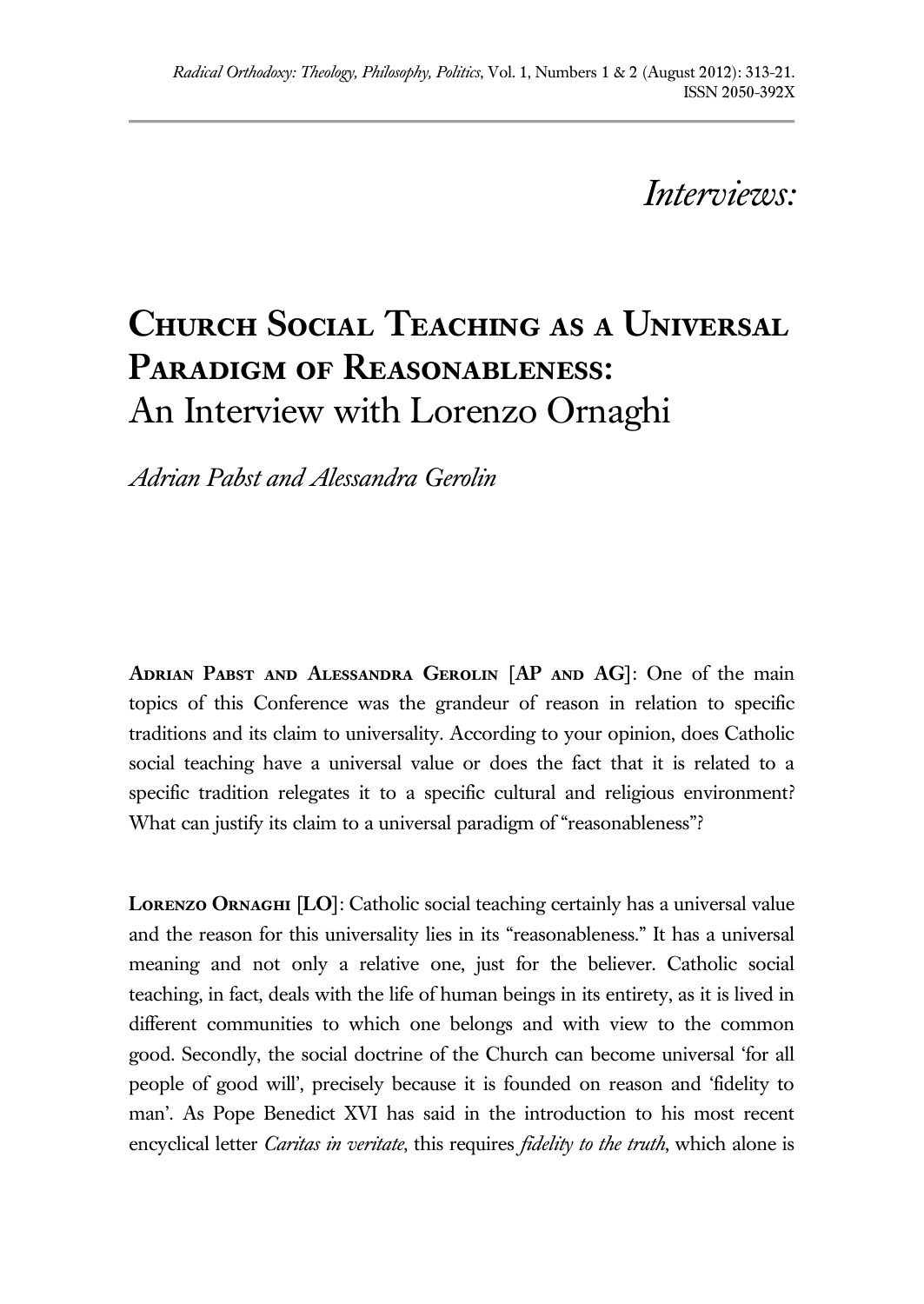the *guarantee of freedom* (cf. Jn 8:32) and *the possibility of integral human development*. It is exactly for this reason that it is significant that the Pope concludes the introduction to his encyclical letter with these words: "open to the truth, from whichever branch of knowledge it comes, the Church's social doctrine receives it, assembles into a unity the fragments in which it is often found, and mediates it within the constantly changing life-patterns of the society of peoples and nations" (9). In this sense, as the Pope had already written in his first encyclical *Deus caritas est*, the social doctrine of the Church wants "simply to help purify reason and to contribute, here and now, to the acknowledgment and attainment of what is just" (28).

 The language of Benedict XVI is always very rigorous and the words used by him are chosen in their more precise meaning. For this reason, it seems to me that it is important to think about the expression "acknowledge" and "attain" what is just. In order to recognize what is right and realize it, reason and – for the believer – faith are necessary in every human being. Reason and faith are not simple names or realities characterized by confused and generic contents: they are fundamental features of each person. The human person is at the centre of Pope Benedict's interest. Catholic social teaching establishes a theoretical and methodological relationship with the social sciences on the basis of what it represents. It is a form of knowledge, but at the same time it offers also a practical perspective. It is a knowledge which enters in the heart of reality, because it springs up from the concrete experience of the single person as well as from the collectivity.

 The anthropology which underpins Christian thinking that is typical of the social doctrine outlines and suggests an idea of human being conceived as a creative subject, called fully to realize truth, freedom and dignity in the encounter with other human beings. This relational factor is crucial: it may be argued that the success or failure of the fulfilment of human beings depends on their corresponding success or failure in creating meaningful relationships with others. Moreover, the anthropological perspective leads us to revaluate and understand the cultural sphere and what is proper to that. Culture is never a decorative aspect or the mere personal quality of a single person; on the contrary, it is so widespread because it is a collective reality, it springs up from a tradition, it deals with people's past and present. It is exactly for this reason that the social life has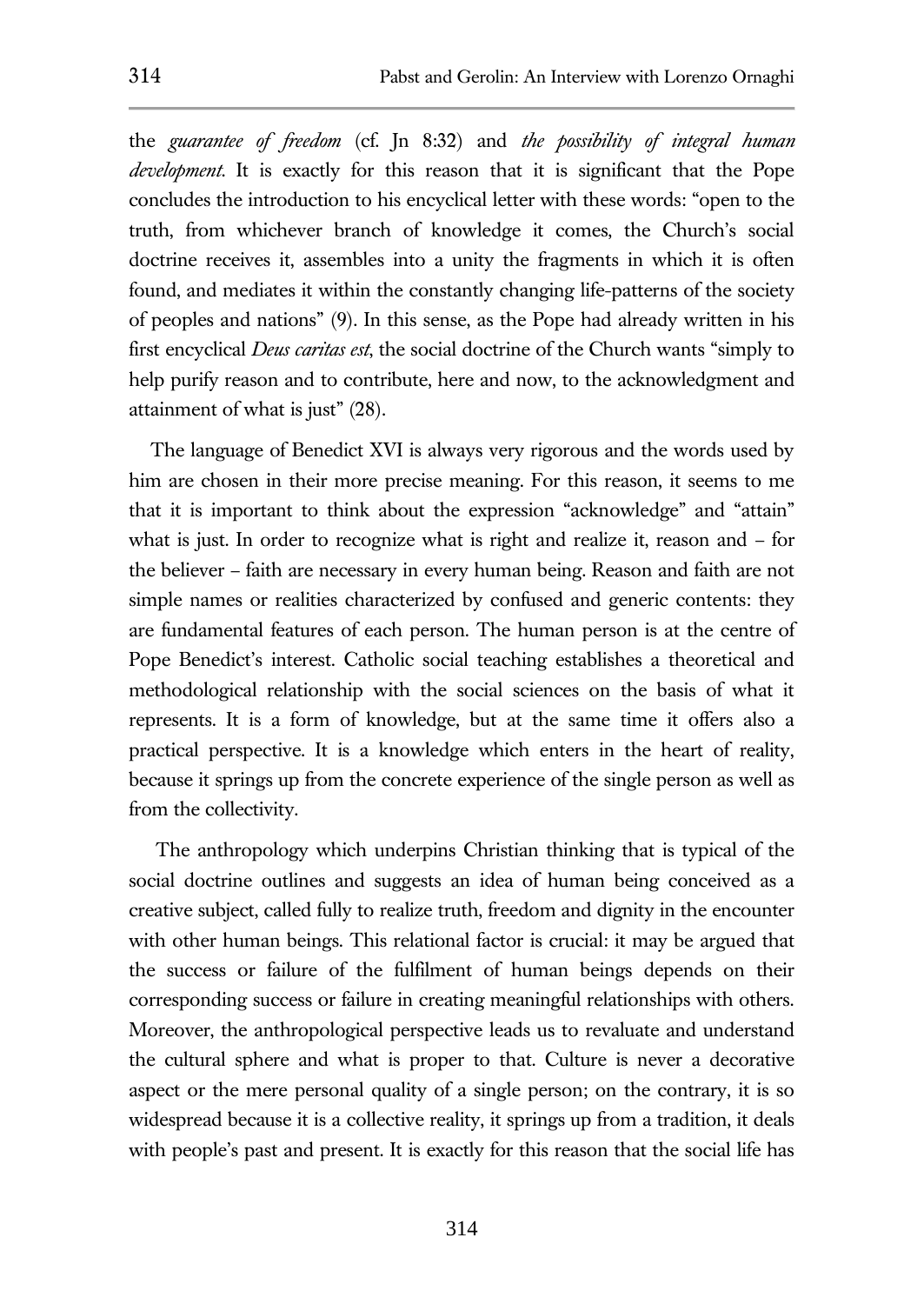its roots in the culture, that, in turn, from generation to generation, is reflected – and at the same time it is nurtured – by human mind, will and hearth.

 Besides we should not forget that the Church's primary mission consists in the announcement of the gospel. And the gospel is a message of liberating truth. It follows that the relationship between gospel and culture involves the ongoing incarnation of the first in the second, in the form of customs and practices, languages and symbols, all in addition to values. We have received splendid hints from Paul VI and John Paul II which enable us to cut the distance between gospel and culture, between faith and life, in order to guarantee the searching for the human being's authentic good.

 Catholic social teaching, therefore, can legitimately appear as a universal paradigm of reasonableness: as an 'expert in humanity', the Church offers to the world that anthropologic vision which enables us to find direction and to measure the different situations and social actions according to a person's needs. This is directly linked to the concrete historical dimension of the social doctrine of the Church. Certainly Catholic social doctrine fully draws on (and is embedded in) human history. But its historical dimension does not make it dependent on the events and on the transformational processes that it interprets and, as far as it is possible from a human point of view, intends to direct. It happened frequently that encyclical letters were able to inaugurate some processes of transformation, when they were still unknown to the most part of the people. Integrated into the history of humanity, Catholic social teaching represents, for every man, "the accurate formulation of the results of a careful reflection on the complex realities of human existence, in society and in the international order [...] determining their conformity with or divergence from the lines of the Gospel teaching on man and his vocation, a vocation which is at once earthly and transcendent" (*Sollicitudo rei socialis*, 41).

AP AND AG: Can Catholic social doctrine be studied and thought of as an academic discipline? Among the obstacles that often impede a dialogue between the social doctrine of the Church and other areas of learning, which are the most important and difficult ones to overcome? Is Catholic social teaching interdisciplinary?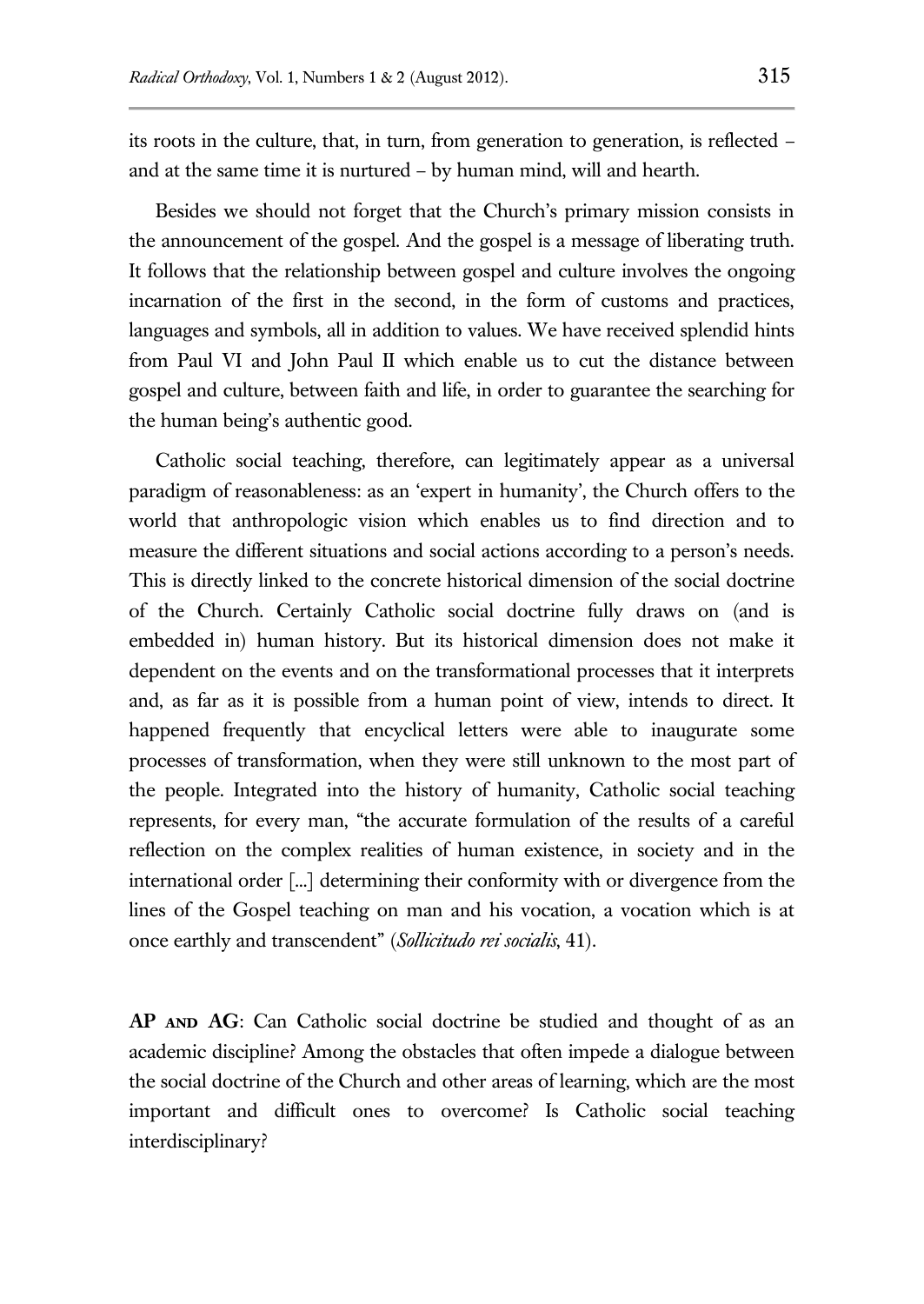**LO**: I answer immediately the last question with great conviction. I am in fact persuaded that, precisely because of its specific relation with the notion of truth, Catholic social teaching cannot but "transcend" every strict disciplinary limit. This is more important nowadays, when the hyper-specialization is making even the communication among contiguous disciplines more difficult and at the same time – and this is a meaningful paradox – makes this communication intensively more desirable. Today not only the distance between the tough sciences of nature (as they are still called) and the human sciences is always wider, but the same social sciences hardly recognize themselves as component of a unique, even if ancient, family. I do not think that this will lead to an artificial synthesis among different sciences; rather it is important to be able to recognize the point where the authentic progress of each science requires the consideration of problems and methods of inference with other sciences.

 In my opinion, in the dialogue between Catholic social teaching and the other areas of knowledge the biggest obstacle is constituted by what has characterized the late modern turn of science, in particular since the end of the nineteenth century. I hope to be sufficient clear as I have to use some simplification. Among the criteria or "rules" of that scientific method to which the late modern sciences have delegated the legitimating process of their scientific code, there are the characters of "being empirical" and "being predictable" rather than "being valuable". Considering in particular the last two "rules", the suggestive value and the prescriptive aim of Catholic social doctrine have been felt and considered distant, and sometimes incompatible, with the supposedly sheer scientific method, when not even hostile to what is usually considered as "science".

 Probably it is worth considering that today, exactly for these reasons, the social doctrine of the Church can help elaborate not only perspectives for a better understanding of the big transformations under way, but also to prepare the instruments to shape these processes. According to this perspective, in an ongoing inter-communication with Catholic social teaching, the other academic disciplines and various sciences – in particular human and social sciences – can find an innovative set of "paradigms" of theory and practice, necessary in order to improve our knowledge of reality. Two examples, even if different, can help to explain this last point.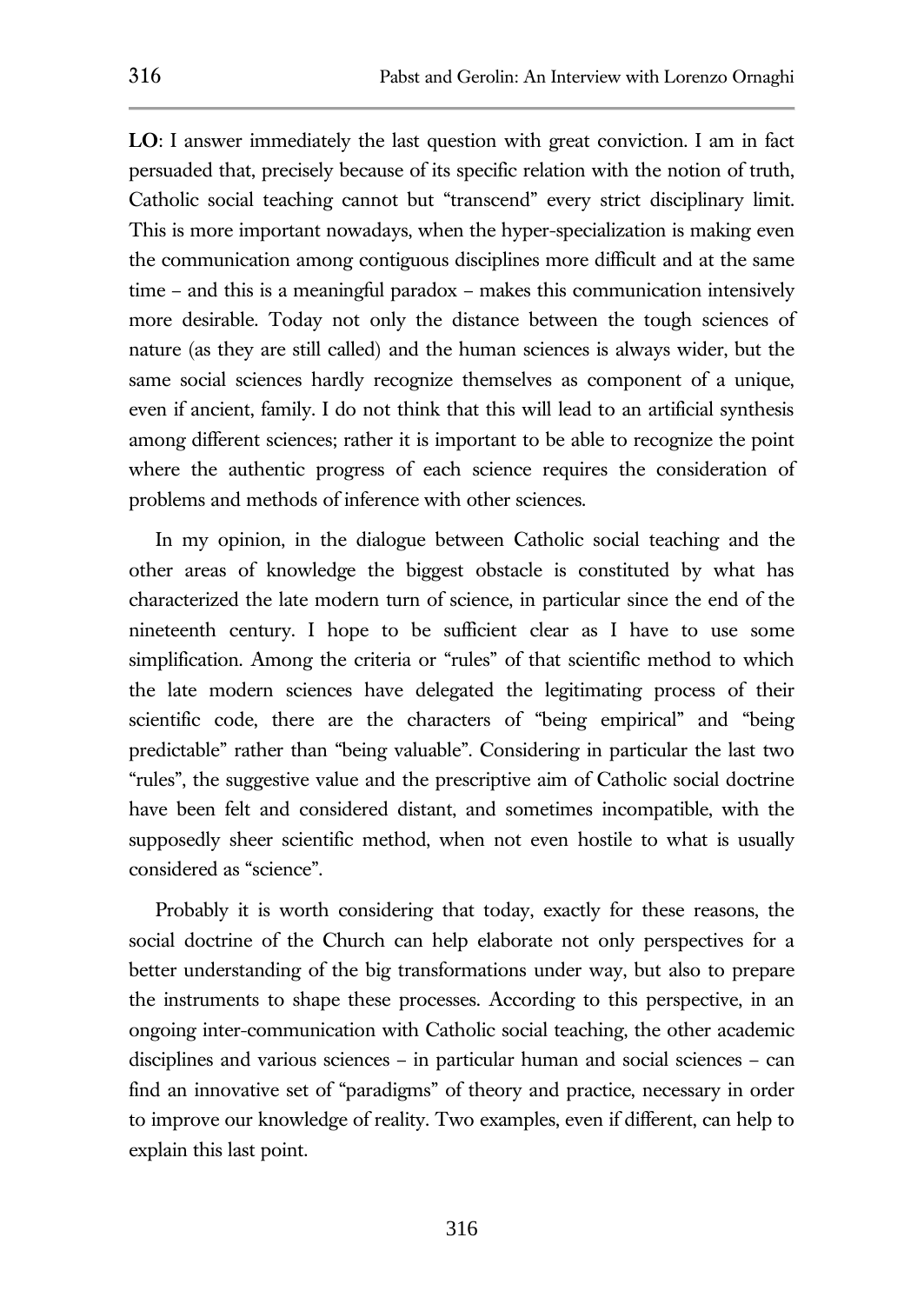The dialogue between medical science and the social doctrine of the Church is becoming ever more necessary and useful. Thanks to the rapid evolution of technologies and knowledge in many specialist disciplines, it is possible to offer cures and drugs able to heal and alleviate the pain of people who, just few years ago, could not have been helped. At the same time, the cure of the ill, the attempts made by health services in developing countries, the same progress in the research field made by scientific laboratories find in the social doctrine of the Church a precious term of comparison. This happens in particular in the awareness that every progress is a real one only if it is made for the sake of the human person. The integral view of the latter is the essential condition for the relationship between science and life being more and more balanced and harmonic.

 The second example deals with the wide set of disciplines that we describe with the term "humanistic disciplines" or humanities. According to the most common opinions, those disciplines seem less important, also because their "social utility" looks inferior to the one of other sciences. Yet, it is exactly in the dialogue with Catholic social teaching and with the anthropology typical of it that the humanities could find the impulse necessary to be the source of that 'new humanism' we need more than ever. If in the dialogue with the social doctrine of the Church it is in fact possible to find those principles and criteria of action through which we can face the contemporary challenge of material wellbeing, then it is even easier to find the resources to overcome what is at the basis not only of social apathy and resignation, but also of the condition of individual fragmentation, that is to say, spiritual famine.

**AP and AG**: What are the most decisive aspects of Catholic social teaching in our time?

**LO**: First of all I recall two fundamental aspects which I have already hinted at in the previous answers. The first one, whose value is particularly evident to believers, is given by the "prophetic" character always present in the social doctrine of the Church. The second aspect consists in the always "open" nature of Catholic social teaching: the latter is open to the dialogue with other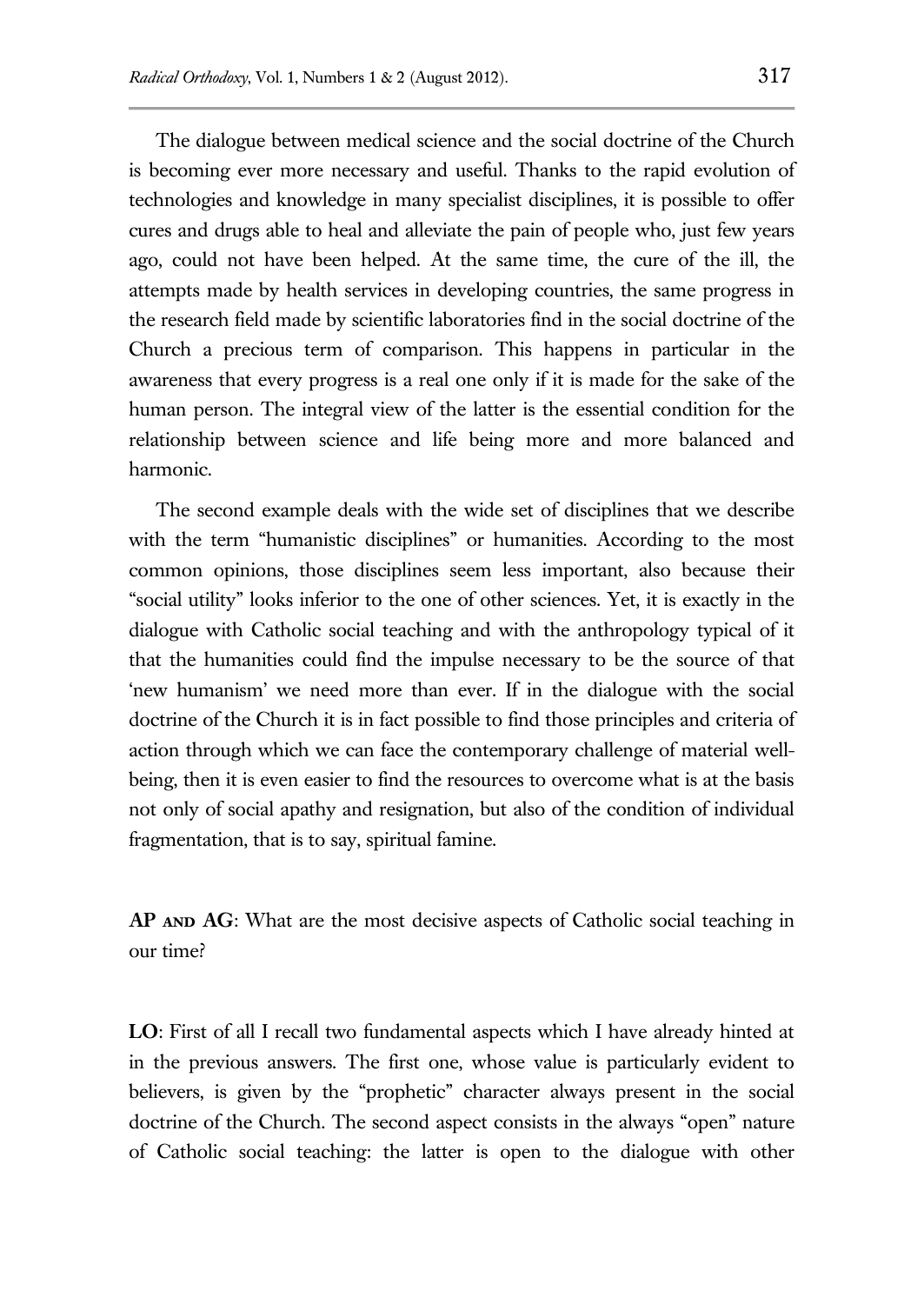disciplines, open to a method of knowledge which is always ready to be marvelled by what happens, even when (or in particular when) it happens in an unexpected and unforeseen way.

 On the basis of these two aspects, I would like to point out three great spheres which raise important questions about our present and future, on which the social doctrine can play a very important role. The first sphere is constituted by what we call "globalisation". Such a term tries to describe an incredibly wide set of economic, social, political, cultural and technological processes. The most meaningful aspect of globalization is constituted by the strong and visible bound of inter-dependence which binds together each of these processes with all the others. This is a kind of inter-dependence whose effects show a sort of worldwide ubiquity, which deeply modifies and sometimes subverts the most consolidated and spread perceptions of time and space. However, globalisation is accompanied – like a sort of shadow – by local fragmentation: what is nearer, the territory more known, becomes the space where we find security, where we find our social and cultural identity, where we can easily grasp the meaning of our action. Considering the double and often contradictory reality of globalizationfragmentation, Catholic social teaching maintains the necessity of a unitary horizon for the entire human family. It is a horizon characterized by precise values: the value of the person, the search for the common good of all the communities which compose the human family, the promotion of life and the communication of the well-being. The fact that these values are not abstract or theoretical – on the contrary, they can constitute the criteria of action of the diverse economic, political and social action – is shown by the global economic and finance crisis in which we are still stuck. In order to overcome such a crisis, sector-based policy or "new rules" are not enough. On the contrary, it is essential to reaffirm the ethical foundation of any form of action: without such a foundation, the same aims or outcomes of action are in the end – if not unhealthy – scarcely sustainable, of limited effectiveness and almost never functional in terms of the increase of an authentic well-being of the person and the community.

 The second sphere is the one of ecology. The engagement in the care for the created world concerns everyone. The use of the goods of the earth is bound up with their scarcity. This requires attitudes and behaviours orientated towards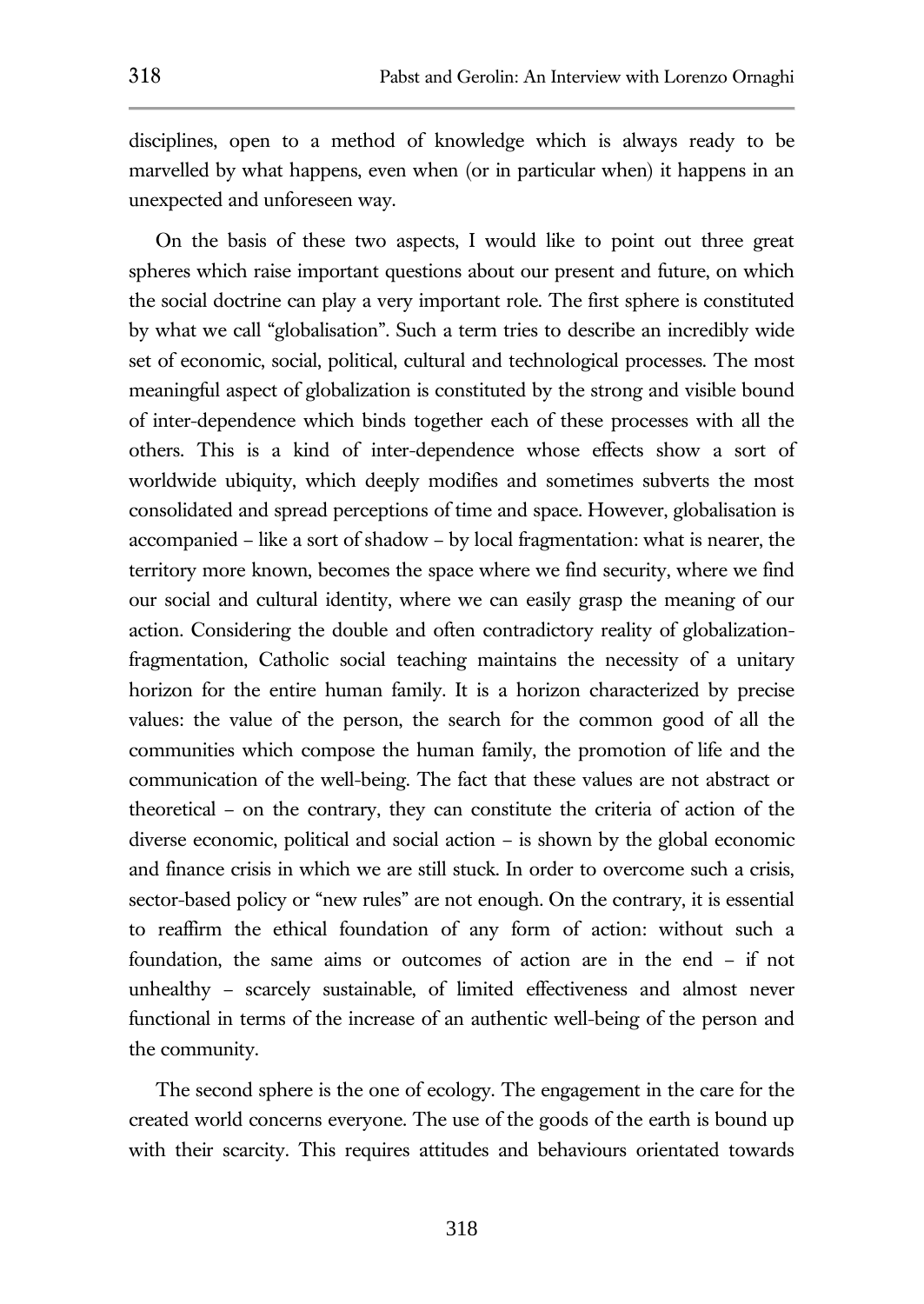justice none only regarding the distribution of limited resources within the entire human community, but also regarding the same resources. To avoid predatory attitudes or irresponsible uses of technologies is essential in order to safeguard the future of the next generations. Towards them we have the duty to keep the world healthy and not devastated by the outcomes of our arrogance or blindness. Moreover the social doctrine of the Church can consider ecology from a second point of view, strictly related to human beings and the cure that is due to them. Against dangerous scientist and technological drifts, but also against the logic of conflicts and violence, it is important to reaffirm the principle of the person's dignity as unique and irreducible. Notwithstanding the many occasions of debate concerning the rule of science and the humanitarian emergencies generated from ongoing wars, it is important to remember how Catholic social teaching can offer convincing conceptual instruments and concrete practical solutions to defend the good for human beings, first and supreme creatures of God.

 There is finally a third sphere to consider. This is the problem of relativism which, for the most, constitutes the deepest root of the challenges we have to face. Already John Paul II in his *Veritatis splendor* pointed out the risk that the different societies – in particular western societies – always run: that is to be deprived from "the acknowledgement of the truth". Joseph Ratzinger, both as Cardinal and as Pope, has identified relativism as the biggest problem of our age. While, in fact, the Church restates that not all the perspectives concerning what is good for the human being have the same value, we know that – according to the words of the former Prefect of the Congregation for the Doctrine of Faith – we have to face a worrying "dictatorship of relativism". Later, in the famous Regensburg address, the Pope has clarified that "the specifically human questions about our origin and destiny, the questions raised by religion and ethics, then have no place within the purview of collective reason as defined by "science", so understood, and must thus be relegated to the realm of the subjective. The subject then decides, on the basis of his experiences, what he considers tenable in matters of religion, and the subjective "conscience" becomes the sole arbiter of what is ethical. In this way, though, ethics and religion lose their power to create a community and become a completely personal matter. This is a dangerous state of affairs for humanity".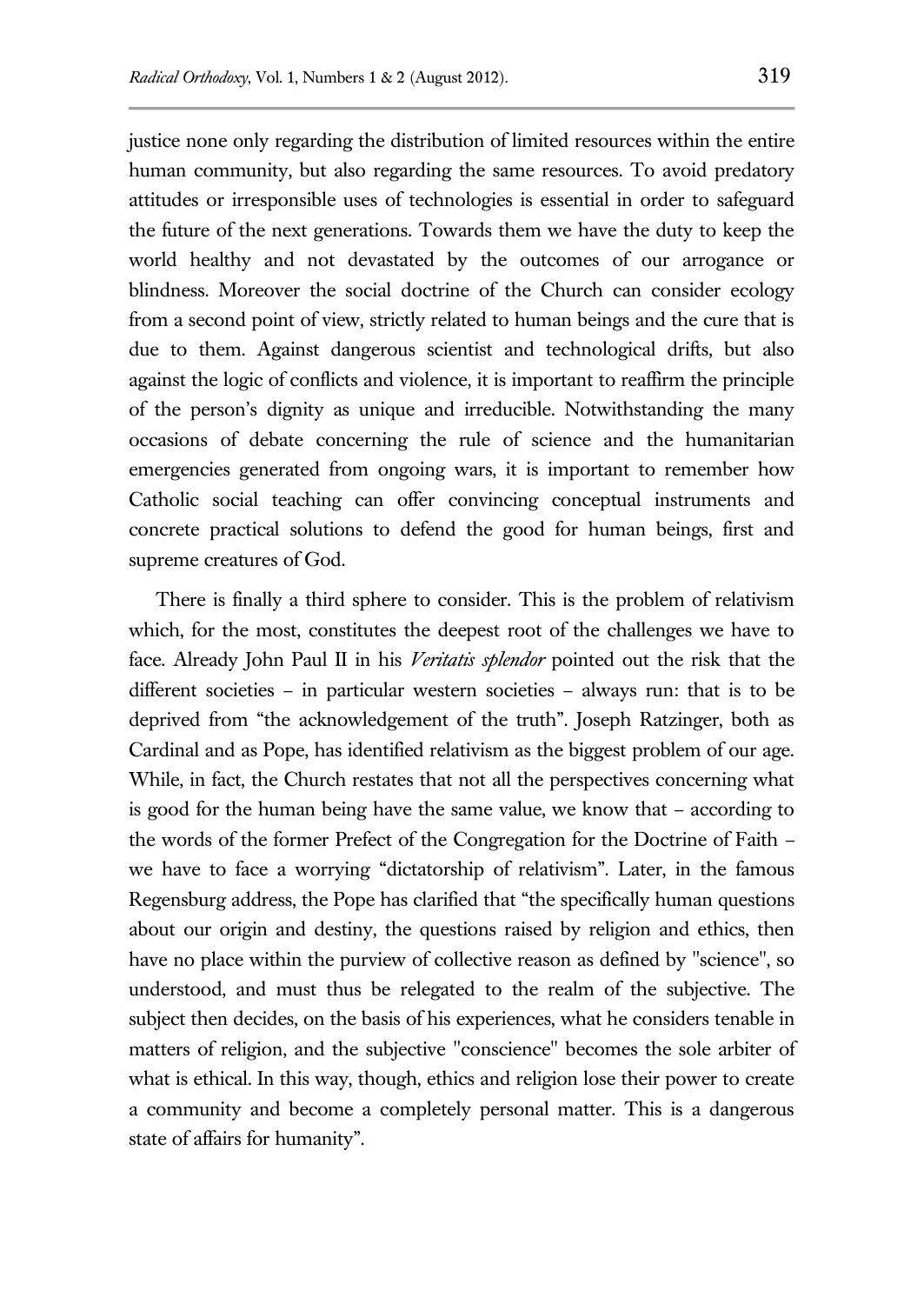Catholic social doctrine helps us to cope with partial and unsatisfying conceptions of human being and society or ones that are confined to a relativist view of the subject. On the contrary, Catholic social teaching safeguards the good that modernity has been able to develop during its authentic progress in the knowledge of human beings.

AP AND AG: The Church's social doctrine has become one of the most promising areas for ecumenical progress. What is your view?

**LO**: It is since the encyclical *Rerum novarum* that Catholic social doctrine has been offering an extremely positive prospective towards an ecumenical path. The ecumenical impulse is coherent and consequent – as we have underlined at the beginning of this conversation – with the universal tendency of the principles and criteria of Catholic social teaching concerning the most important contemporary challenges. The universal perspective of the problems – especially in the age of globalization – requires the universality of the possible answers: answers related to the possible well being of every person and people. Who has faith knows that the hundredfold has been already promised in this world, in the time of history, in which we have been called to believe and act. If we agree on the fact that today there are monumental challenges (common to all religions) in the fields of ethic, politics, economy, we will be easily persuaded that only from a perspective of a common elaboration of adequate solutions we can do a step forward, building the future through a shared hope. The faith in God can represent a decisive link among people who want to work together for the progress of the common good.

 Having said that, it would be unrealistic to hide the difficulties present in such a path. But the common reference to a personal God, Logos of which we are images, can help us to overcome obstacles and can help human reason, which is a divine gift to human beings, to become the favourite way for a cordial communication. Once again, rationality can become the paradigm of universality, also in the process of bringing Churches and faiths near to that human feature which 'pools' us as brothers. On the other hand, after the events of 11 September 2001 – a day which indeed made the difference in the recent